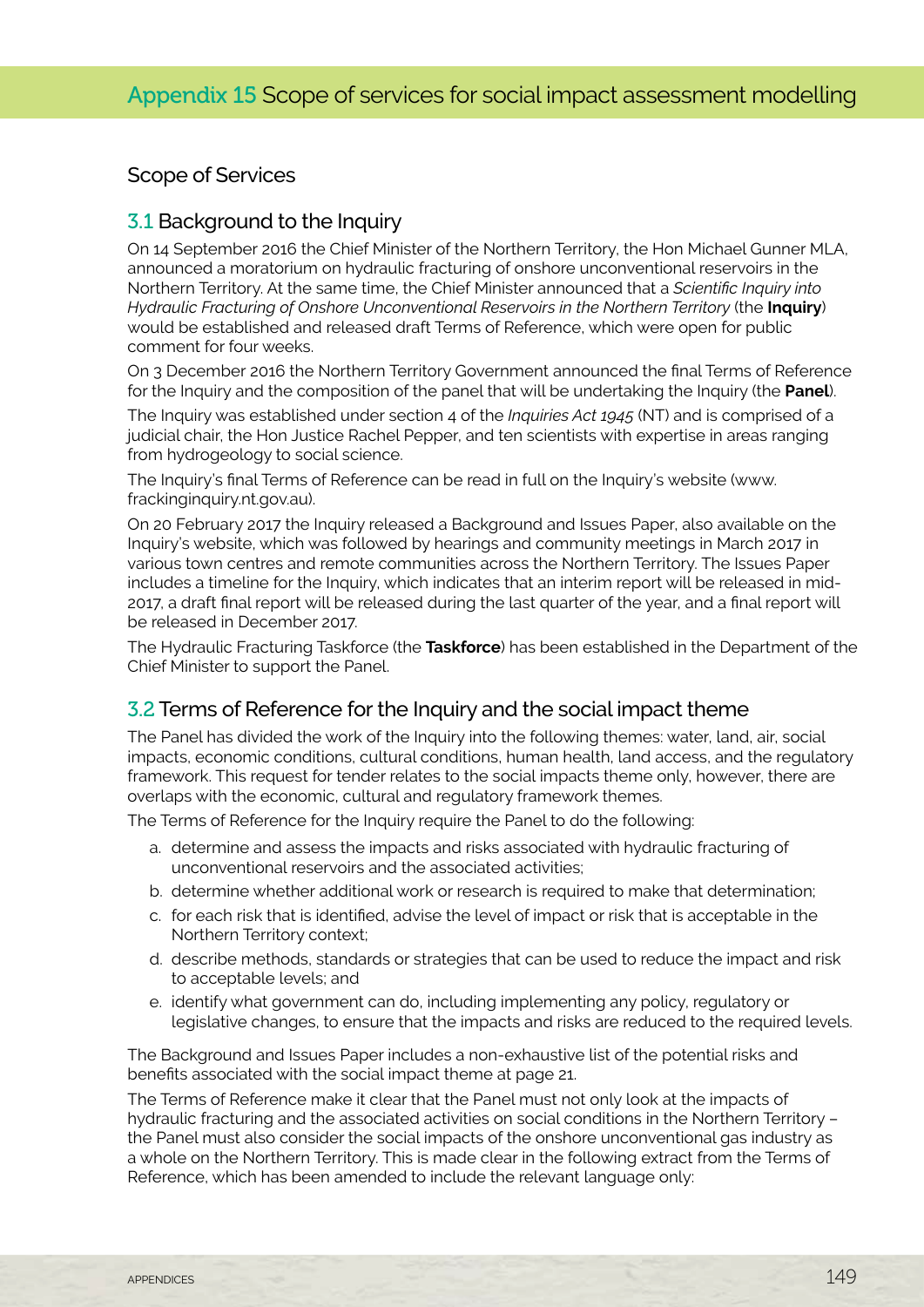*"When the inquiry makes a determination… about whether or not there has been an impact or risk on … social conditions, the inquiry will … consider the impacts and risks of the development of the onshore unconventional gas industry, including exploration activities such as seismic surveys and aerial surveys, land access and costs and benefits of the industry. This may be undertaken through a social impact assessment or similar activity."*

In accordance with the definitions in the Terms of Reference, a reference to an "unconventional reservoir" in this document is a reference to a reservoir where the rock formation is shale. There is currently no gas being produced from shale reservoirs in the Northern Territory. The Amadeus Basin is currently producing gas from conventional reservoirs.

# 3.3 Steering Committee

A Steering Committee has been established to oversee the work of the supplier. The Steering Committee is comprised of the Hon Justice Rachel Pepper, Dr David Ritchie, Prof Peta Ashworth and the Executive Director of the Hydraulic Fracturing Taskforce. The point of contact for all matters will be the Executive Director of the Hydraulic Fracturing Taskforce.

# 3.4 Probity Advisor

The Territory has appointed a Probity Advisor to oversee the Territory's processes in relation to the stages of this process. The Probity Advisor's role is to ensure that fairness and impartiality are observed throughout, and that the evaluation criteria stated in any related documentation are consistently applied to all submissions.

## Part A – Social Impact Assessment

#### 3.5 Development and implementation of a social impact assessment framework

The supplier must develop a leading practice framework for the identification, assessment and management of the social impacts associated with the development of onshore unconventional management of the social inpacts associated<br>gas in the Northern Territory. The framework:

- a) must include a requirement for public participation;
- b) may include components of both strategic and project-level social impact assessment; and
- c) must operate in conjunction with the Northern Territory and Commonwealth environmental assessment frameworks in a way that minimises unnecessary duplication and inconsistency.

The supplier must explain why the proposed framework is leading practice and in doing so must refer to the literature and leading practice social impact assessment frameworks used in other jurisdictions, including overseas jurisdictions.

The supplier must describe the current policy and regulatory regime in the Northern Territory for the identification, assessment and management of social impacts associated with onshore unconventional gas development.

The supplier must identify the structural, policy, regulatory and legislative reforms that must be made to the current regime in the Northern Territory to implement the social impact assessment framework described above.

The supplier must describe how the framework will operate in conjunction with the Northern Territory and Commonwealth environmental assessment frameworks in a way that minimises unnecessary duplication and inconsistency.

# 3.6 Beetaloo Sub-basin

The supplier must identify the people or groups of people that are most likely to be impacted by the development of unconventional gas resources in and around the Beetaloo sub-basin, shown in Attachment B, which may include, without limitation, community members, pastoralists, Aboriginal organisations and local businesses (the Affected Communities).

<sup>1</sup> A 'social impact' is defined as a change to any of the values or conditions set out at **Attachment A** and must include cumulative social impacts.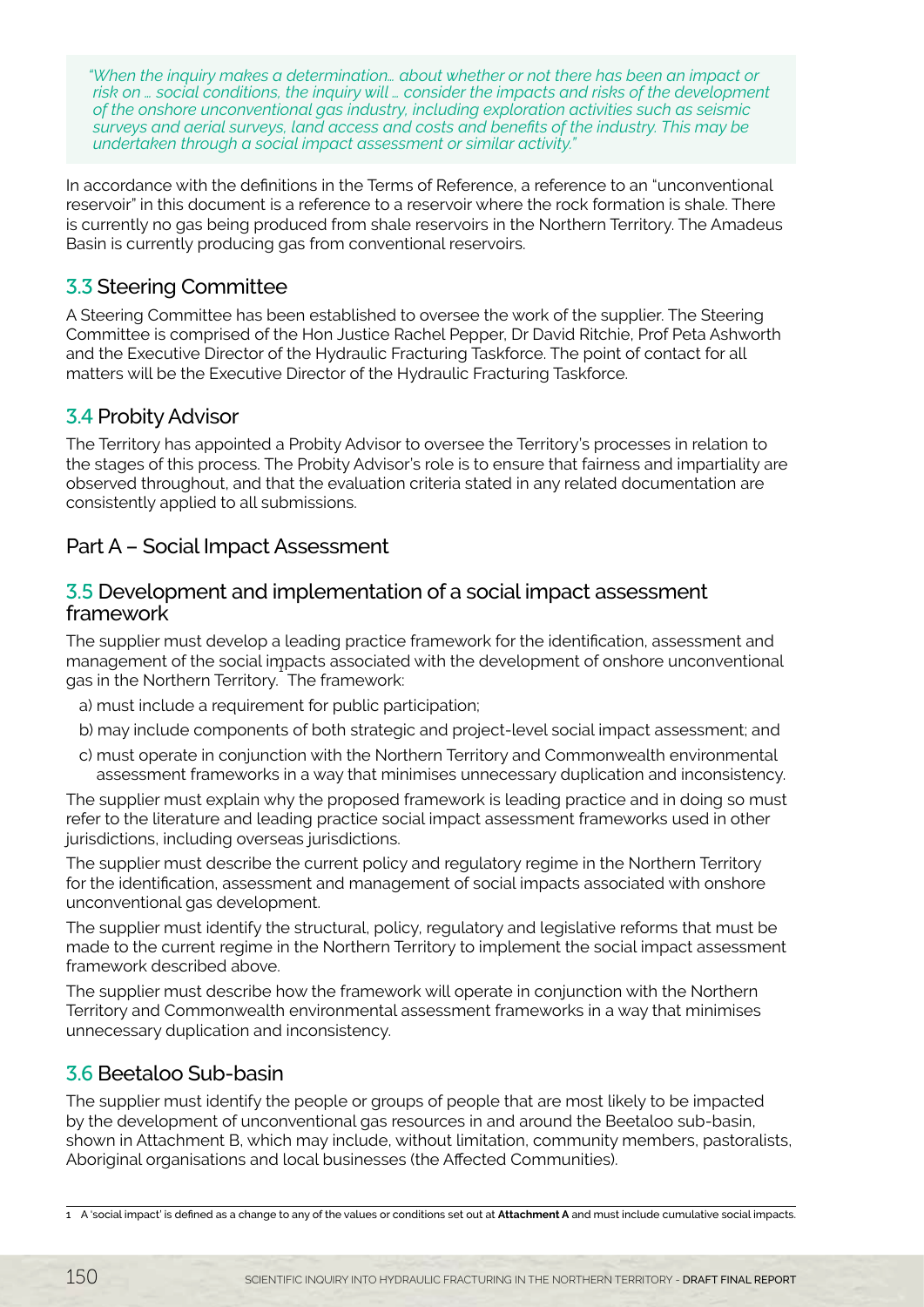The supplier must describe the methodology used to identify the Affected Communities.

The supplier must describe the Affected Communities (that is, describe the community profile or baseline conditions), which must include a description of the values listed at Attachment A and how such information was collected.

The supplier must describe the type of potential social impacts, issues, concerns, risks and benefits that may arise from the development of the unconventional gas industry in the Beetaloo sub-basin on the Affected Communities. In identifying the potential impacts the supplier must consider:

- a. the list of social impacts, risks and benefits described in sections 7.5, 7.6, 7.7, and 7.8 of the *Background and Issues Paper*;
- b. submissions made to the Panel in connection with the *Background and Issues Paper*;
- c. social impacts, issues, benefits and risks typically associated with the development of onshore unconventional gas resources that have been identified in the literature and in other jurisdictions; and
- d. issues that have been identified in other social impact assessments and related studies that have been completed in or around the Beetaloo sub-basin, including those listed at **Attachment C**.

For each potential impact identified, the supplier must, to the extent possible:

- a. assess the potential impact (or risk) in terms of likelihood and consequence (high, medium, low);
- b. identify a potential measurable indicator, which can be qualitative or quantitative, and develop a methodology for the collection of appropriate baseline data in the Affected Communities so that changes in social values or conditions as a result of any unconventional gas development can be measured over time;
- c. collect such baseline data;
- d. identify ways to avoid, mitigate and/or manage the risk over time (including the entity that should be responsible for the management and monitoring of such risk) and predict what the level of risk will be following mitigation; and
- e. indicate whether or not the level of risk following mitigation would be deemed acceptable, and why.

For every potential social benefit that is identified, the supplier must recommend strategies to realise and maximise such benefit.

The supplier must identify any issues that must be addressed in subsequent project-based social impact assessments associated with the development of unconventional gas in the Beetaloo sub-basin.

The supplier must develop and implement a leading practice community consultation program to support its responses to section 3.6. The supplier must consult, without limitation and where practicable, the Aboriginal Areas Protection Authority; the Northern Land Council; the Departments of Primary Industry, Resources and Trade, Business and Innovation, and Tourism Northern Territory; local and regional councils; the Northern Territory Cattleman's Association; Northern Territory Farmers, and petroleum operators and titleholders in the Beetaloo sub-basin. The Steering Committee must approve the program prior to implementation.

#### Part B - Social Licence to Operate

#### 3.7 The supplier must describe, with reference to the literature and examples from other jurisdictions:

a. the concept of a "social licence to operate" as it applies to the onshore unconventional gas industry in the Northern Territory;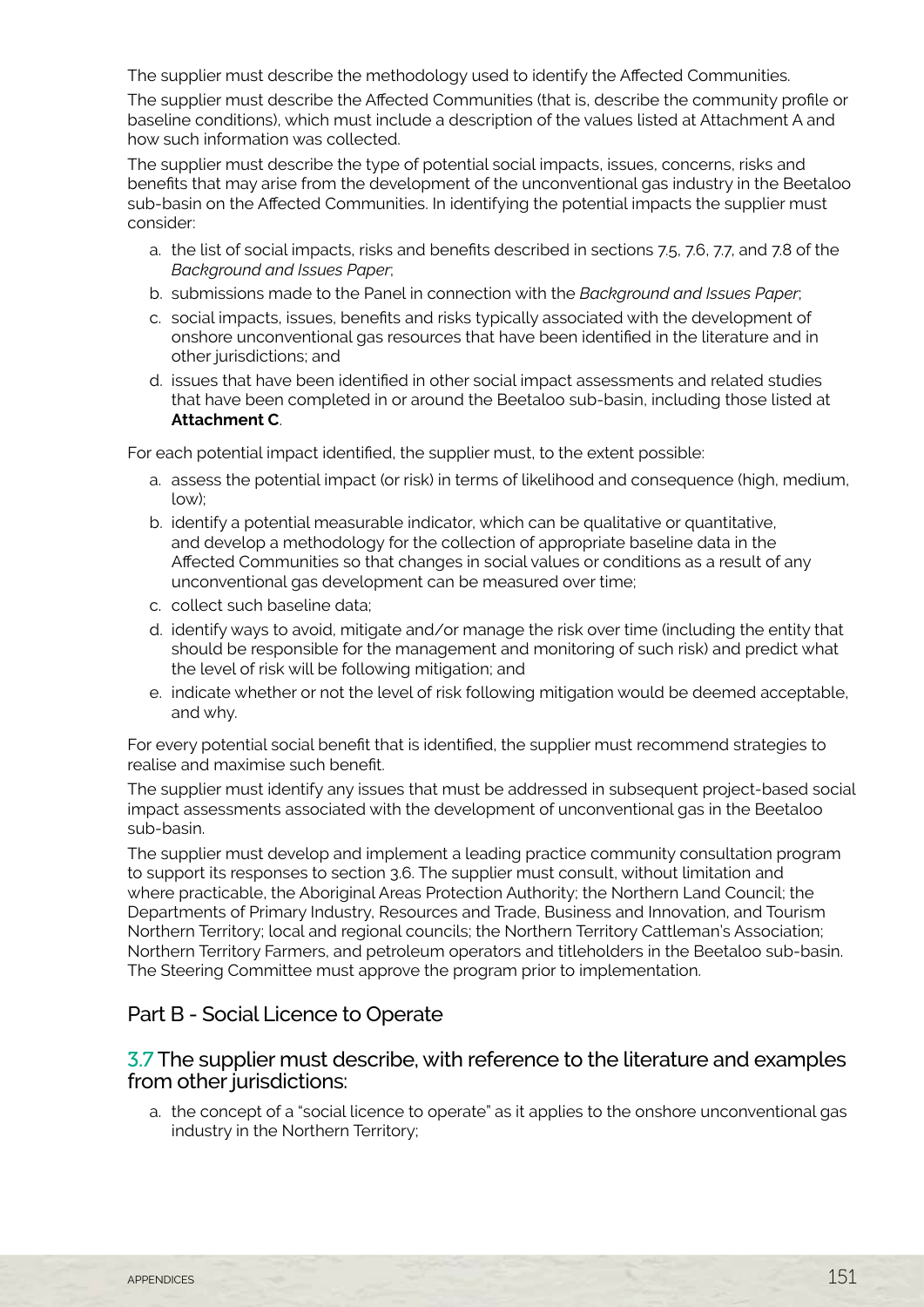- b. the nature and extent of any potential risks to affected stakeholders, including the Northern Territory Government, petroleum titleholders and operators in the Northern Territory, the Northern Territory community, and the communities affected by development, where industry has not obtained and/or maintained a social licence to operate;
- c. the measures that onshore unconventional gas industry and government can take to enable industry to earn and maintain a social licence to operate in the Northern Territory; and
- d. how industry's social licence to operate can be measured in the Northern Territory, including a part of the Northern Territory.

### 3.8

The supplier must identify, to the extent practicable, the measures that the petroleum titleholders and operators in the Beetaloo sub-basin have taken in the past, and can take in the future, to earn and maintain a social licence to operate in the Affected Communities.

# 3.9 Timelines and Reporting

The work must be in the form of a written report.

The report must include a literature review that includes all references used in section 3.5 and 3.6.

At the end of each calendar month following the award of the tender the supplier must provide the Steering Committee with a written progress report and a verbal presentation within five working days of receipt of the report.

The supplier must provide the Steering Committee with a draft final report and a verbal presentation to the Steering Committee on or prior to 1 September 2017.

A final report must be provided to the Steering Committee by 15 September 2017 and the supplier must present the final report to the Panel on a date to be determined.

The Inquiry will publish the final report on the Inquiry's website on a date to be determined.

#### **Attachment A**

The *International Association for Impact Assessment* defines "social impacts" as changes to one or more of the following:

- a. people's way of life that is, how they live, work, play and interact with one another on a day-to-day basis;
- b. their culture that is, their shared beliefs, customs, values and language or dialect;
- c. their community its cohesion, stability, character, services and facilities;
- d. their political systems the extent to which people are able to participate in decisions that affect their lives, the level of democratisation that is taking place, and the resources provided for this purpose;
- e. their relationship with their environment the quality of the air and water people use; the availability and quality of the food they eat; the level of hazard or risk, dust and noise they are exposed to; the adequacy of sanitation, their physical safety, and their access to and control over resources;
- f. their health and wellbeing health is a state of complete physical, mental, social and spiritual wellbeing and not merely the absence of disease or infirmity;
- g. their personal and property rights particularly whether people are economically affected, or experience personal disadvantage which may include a violation of their civil liberties; and
- h. their fears and aspirations their perceptions about their safety, their fears about the future of their community, and their aspirations for their future and the future of their children, in each case, to the extent such impact would not otherwise be assessed as part of an environmental impact assessment under Northern Territory or Commonwealth legislation.

Adapted from Vanclay, F. 2003 International Principles for Social Impact Assessment. Impact Assessment and Project Appraisal 21(1), 5-11 (available at http://dx.doi.org/10.3152/147154603781766491 last accessed 21 April 2017).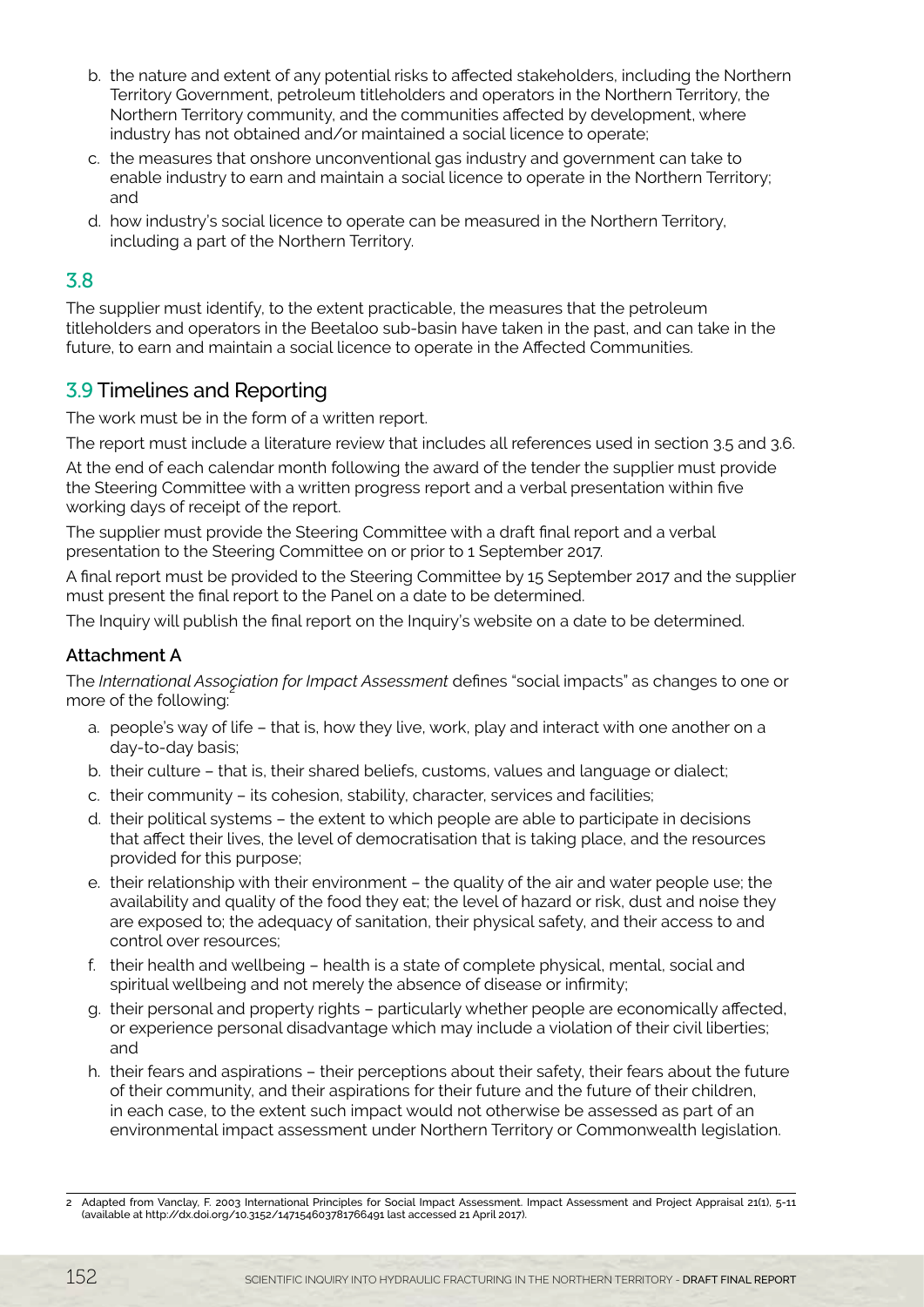#### **Attachment B(1)**



sedimentary basins extent of known prospective source rocks# largely untested petroleum plays Amadeus Basin subsalt play Beetaloo Sub-basin  $\overline{C}$ petroleum wells potential extent of McArthur Group\* Beetaloo Sub-basin gas pipeline proposed gas pipeline road

- major town baa
- # Approximate areas within which key prospective shales are likely to be present, although this does not imply that the shales are necessarily present or are gas-bearing over the entire area indicated (sources: Bonaparte and Amadeus basins from Ahmad and Scrimgeour (2006); Velkerri Formation from Bruna (2015) NTGS DIP012; Arthur Creek Formation adapted from Munson<br>(2014). proposed gas proposed in the contract of the contract of the contract of the contract of the contract of the c<br>Proposed and contract of the contract of the contract of the contract of the contract of the contract of the c ectiv nt, aitnoug present of are gas beaming over the<br>
entire area indicated (sources:<br>
Bonapate and Amadeus basins fron thinad and Schingeour (2006),<br>
Velkerri Formation from Bruna (201<br>ITGS DIP012; Arthur Creek
- \* Approximate interpreted area within which the McArthur Group and equivalents may occur in the subsurface. This does not include the Lawn Hill Platform, which also contains shales of this age. pproximate interpreted area within<br><sub>shich</sub> the McArthur Group and  $\frac{1}{2}$ . Lawn Hill Platform, which also<br>contains shales of this age.

© Northern Territory of Australia. The Northern Territory of Australia does not warrant that the product or any part of it is correct or complete and will not be liable for any loss, damage or injury suffered by any person as a result of its inaccuracy or incompleteness.